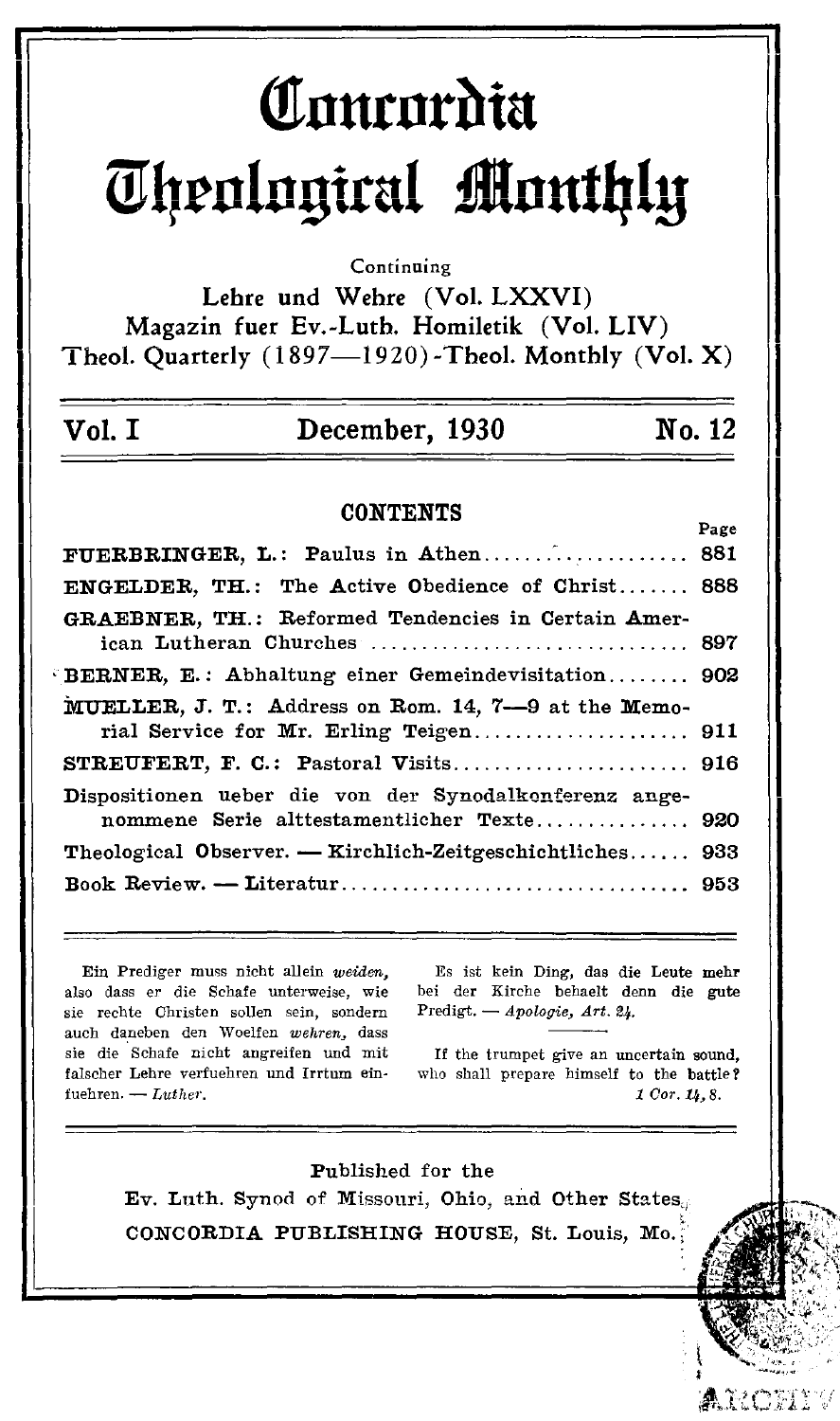## **Reformed Tendencies in Certain American Lutheran Churches.**

The subject is one that would properly call for an extended treatise. Reserving a more detailed discussion for a later date, the writer here would submit in the form of extracts from the official organs of several Lutheran bodies evidence of a strong Reformed leaven now working in the Synods responsible for these periodicals.

In the *Lutheran Ohurch Quarterly* of July, 1930, Prof. A. G. Voigt of the United Lutheran seminary at Oolumbia, S.O., reviews Dr. Ferm's book *What Is Lutheranism?* He cites as one of the crucial questions which the contributors to this volume were asked to consider the following: "What is meant by the 'Word of God'?" Professor Voigt then continues: "Luther sang: Das Wort sie sollen lassen *stahn,* and the Ohurch which bears his name has ever sung it after him. Shall what has been understood by the Word of God since Luther, not to go back further, be perpetuated, or shall it, in the light of new intellectual constellations, be exchanged for something else more accordant to ideas current in this new day? Certainly this is a big question, a vital question. It should be faced with intellectual candor and considered with a conscience towards God as well as towards modern science. A living Ohurch should not be merely content with a traditional answer to such questions." We fear Professor Voigt desires to suggest that we must consult not only the Scriptures, but also modern science when seeking the answer to the question, "What is the Word of God?"

Dr. Geo. M. Stephenson, who teaches history at the University of Minnesota and is a member of the Augustana Synod, reviews the same book in the *Lutheran Oompanion* of June 21. "All contributors admit that the confessions are fallible," says Professor Stephenson, "but a layman gives up in despair when 'Missouri' delivers itself of the following: 'A wholesale declaration that one accepts the Lutheran Oonfessions "as far as" they agree with the Scriptures not only throws suspicion on these confessions, but also opens the door to doctrinal latitudinarianism and insincerity.' 'There is no reason why any Lutheran in view of the *-isma* and vagaries of our times should think of revising the creed and doctrinal attitude of his Ohurch ... .' 'But some Lutherans (or at least they call themselves Lutheran) do.' This is Ferm speaking: 'The doctrine of the complete inerrancy of the Bible, upon which historic Lutheranism has built up a system of orthodoxy, can hardly, without a loss of intellectual integrity and vitality, be to-day maintained in the light of the historical method of understanding the Scriptures.' He cites specific official declarations of Lutheranism that are no longer tenable. He even admits that Luther's position on the Eucharist may be fairly challenged as

57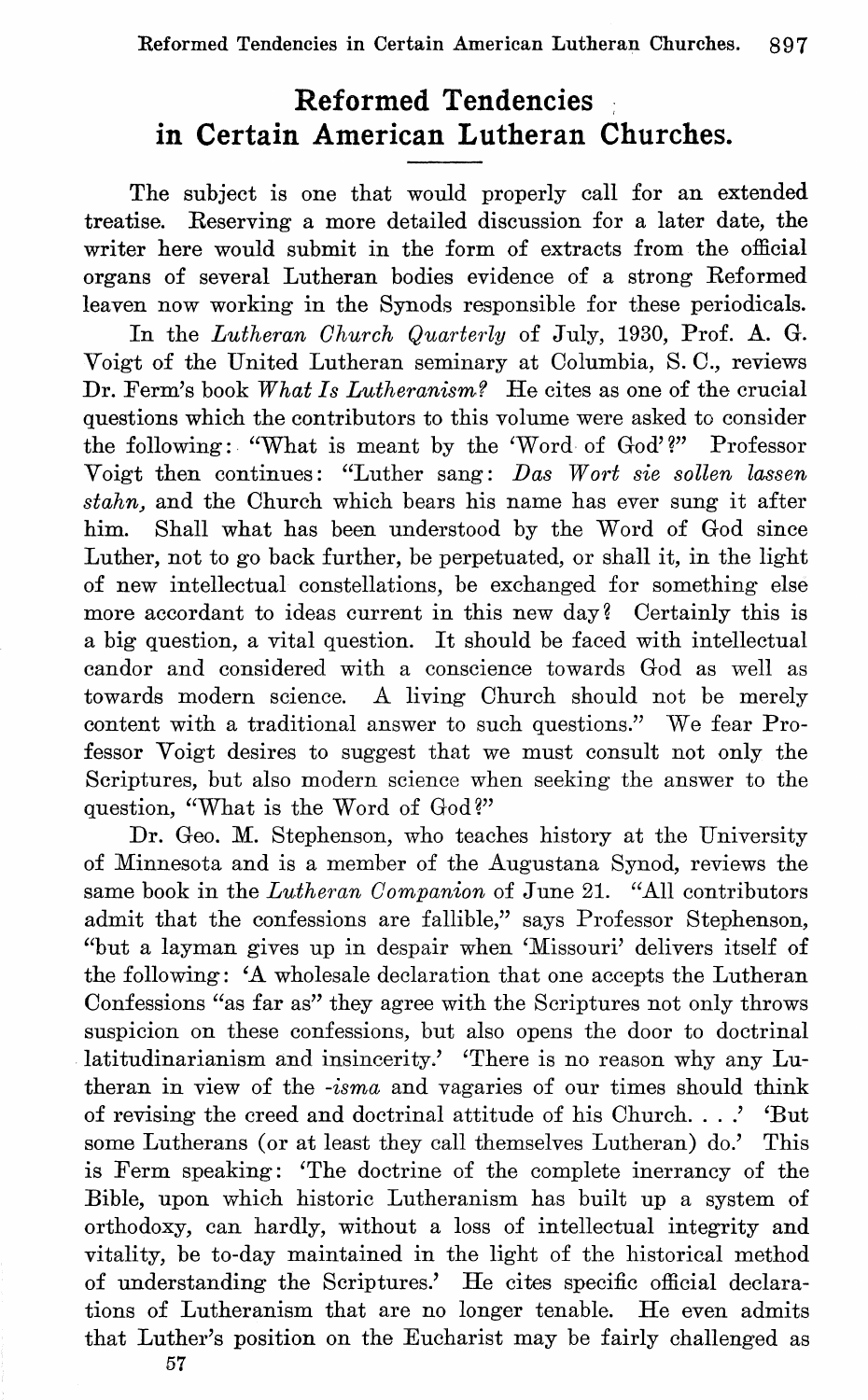a necessarily true Biblical exegesis. . .. In the opinion of the reviewer the logical argument of Ferm is the most convincing and satisfying. He reveals a more profound ecumenical spirit and is untrammeled by symbols and ecclesiasticism."

Returning to the *Lutheran Church Quarterly*, we find a collective review of a number of recent publications treating the Atonement. The attitude of the writer (Rev. Theo. K. Finck) is simply, frankly modernistic, as is clear from the following extracts: "No one, I think, who cares to dismiss all bias from his mind can doubt that the historical Jesus did not live and act with our atonement ideas guiding Him. If He had had any suspicion that the rich man, for instance, would suffer eternal misery in not following Him, Jesus would certainly have told him so plainly." "Paul took a remarkably fine way to say what he felt; we can appreciate the greatness even of his logic without demanding that it be forced into the minds of a generation which thinks in different terms." Rev. Finck assumes the following to have been the origin of the gospel according to John: "Here was some one, doubtless the Apostle John, who was intimately associated with Jesus and received His great religious secret. He told the story of  $\lceil$  ? to ?] a friend who thought in terms of Gnostic (or some other) philosophy, and that person received the religious secret. Together (let us say) they projected our gospel of John, the apostle furnishing the remarkably accurate reminiscences of Jesus, the former philosopher trying to express the message of Jesus' life in the noblest, most expressive terminology he knew. Now, obviously, if such may have been the origin of the Fourth Gospel, we neither have to read the Johannine circle of ideas into Jesus' own lips, nor dare we discard the Johanninism as useless." Luther's own teaching of the Atonement is traced to the experience of the Reformer in his mighty wrestling with the problem of sin. He thus, says Rev. Finck, classifies with other great religious geniuses who "bequeath to their followcrs a burdensome sense of sin as a terrific reality; and their followers innocently spend the next few centuries talking about the terrible sin which in the mean time has dropped out of the social horizon because the age has become somewhat unified again." Noting the effort of other writers who stress the tremendous reality of sin in contending for the reality or objectivity of the Atonement, he adds the comment: "Doubtless that is good Paulinism and good Lutheranism; but it is not Anselmian nor, I believe, inherent in the religion of Jesus Himself." Then he invites the readers of the *Lutheran Ohurch Quarterly* to go back to Christ Himself. - "What atonement can we actually find in the historical Jesus?" he asks, and his answer is depressingly simple - an atonement that is nothing more than an exemplar of a life that was "absorbed in the idea of the way of God being the right way." The divinity of Christ, His sinlessness and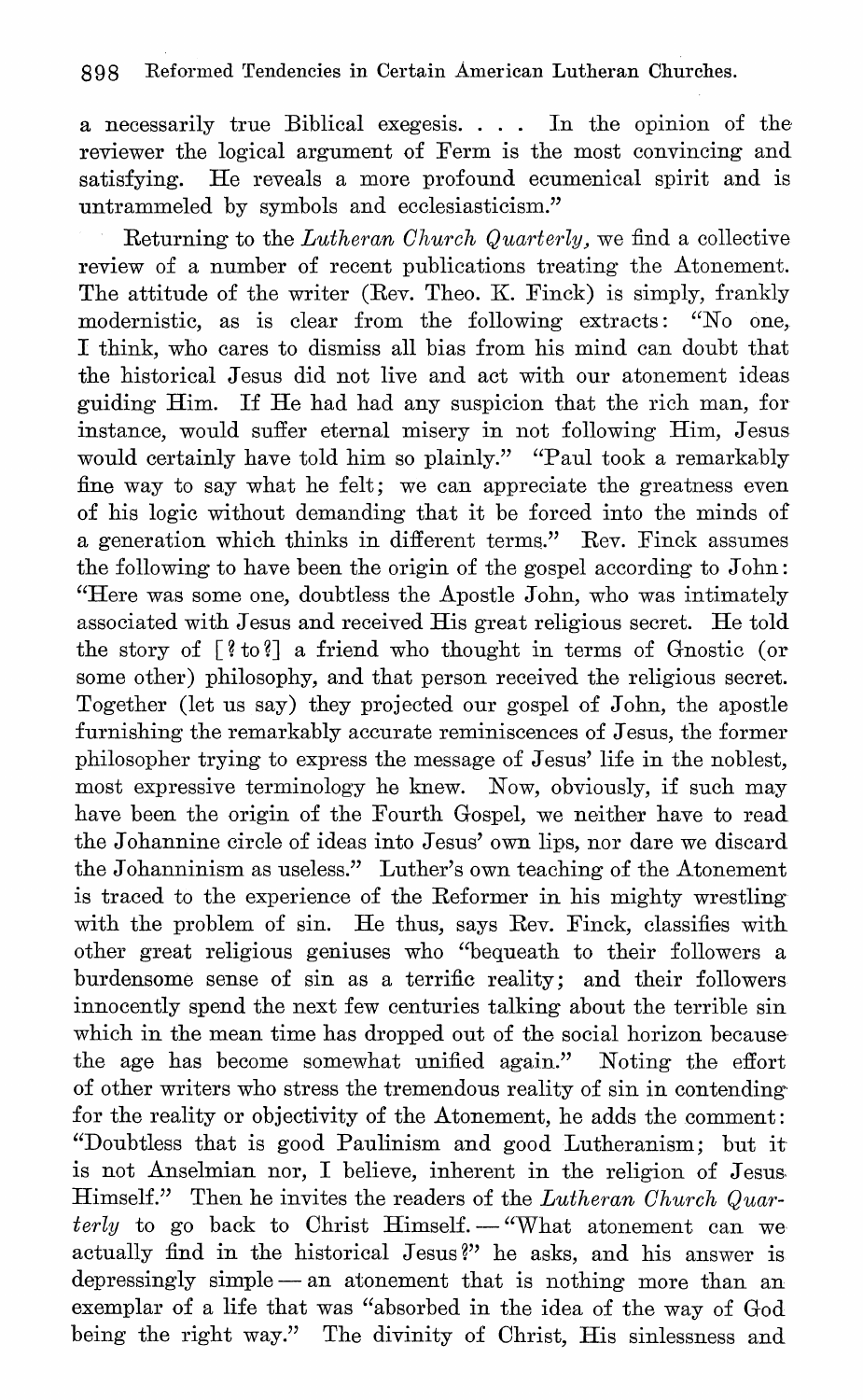vicarious atonement are termed categories that have been "endlessly emphasized," while we have forgotten the more important truth that Jesus "was the happiest man that ever lived. He discovered at first hand, and practised, that the way to have the happiest possible life is not to repress, and struggle over, the natural instincts nor, on the other hand, to indulge them to excess, but to enjoy the instincts and .appetites of life to the full, except in any respect in which such ,enjoyment interferes with the ability of everybody else also to enjoy them. Hence Jesus enjoyed the feasts of His day with an excellent appetite, ('gluttonous and wine-bibber,' they called Him), but could with equal ease give up every physical exercise of the sexual function because He could prosecute His work more effectively without family -ties. And that style of life, which Jesus carried out so spontaneously and fully, He invites us also to live. 'Be ye followers of Me.' That is the atonement with God that He has given us." Not only does -the *Quarterly* print this review, but fails to add a note challenging its subversive teachings.

Continuing in the same issue of the *Lutheran Church Quarterly*, we find a review of Dean Shailer Mathews's book *The Atonement*  and the Social Process. The well-known extreme radicalism of the Ohicago Divinity School professor does not prevent the reviewer (Rev. O. F. Sanders, Professor at Gettysburg Oollege) from designating him as "one of those intense Ohristians who seriously dislikes to see his Master discredited by obsolete trappings." Dean Mathews rejects the Atonement, lock, stock, and barrel, being grounded on the conception of God "under the form of a magnified Roman emperor." "We are still reading the New Testament under patterns made under -the Roman tradition." In our modern age "only an illiterate mind can be terrorized by the fear of the devil and of hell which nerved Thomas à Kempis, Martin Luther, and Jonathan Edwards. . . . Jus--tification was as definite as an acquittal in a royal court." But "these medieval notions do not belong in Jesus' teachings." Now, this thoroughly modernistic book is termed by the reviewer not only "a splendid piece of constructive thinking," but is welcomed as "a strong appeal to deliver Jesus' teaching concerning atonement from its medieval obscurantism."

In the *Lutheran* of March 6, 1930, Brunner's *Theology of Crisis*  is ''heartily recommended" by the reviewer, Professor Voigt. The reviewer has either failed to discover the fundamental errors of the *Theology of Crisis* (see OONOORDIA THEOLOGICAL MONTHLY, Vol. I, No.4), or he does not regard them as sufficiently serious to stand in the way of a "hearty recommendation." The review does not contain .a word of caution or criticism. On the same page of the *Lutheran,*  Dr. J. H. Horine of the Lutheran seminary at Oolumbia, S.O., favorably reviews the *Schofield Reference Bible,* and after stating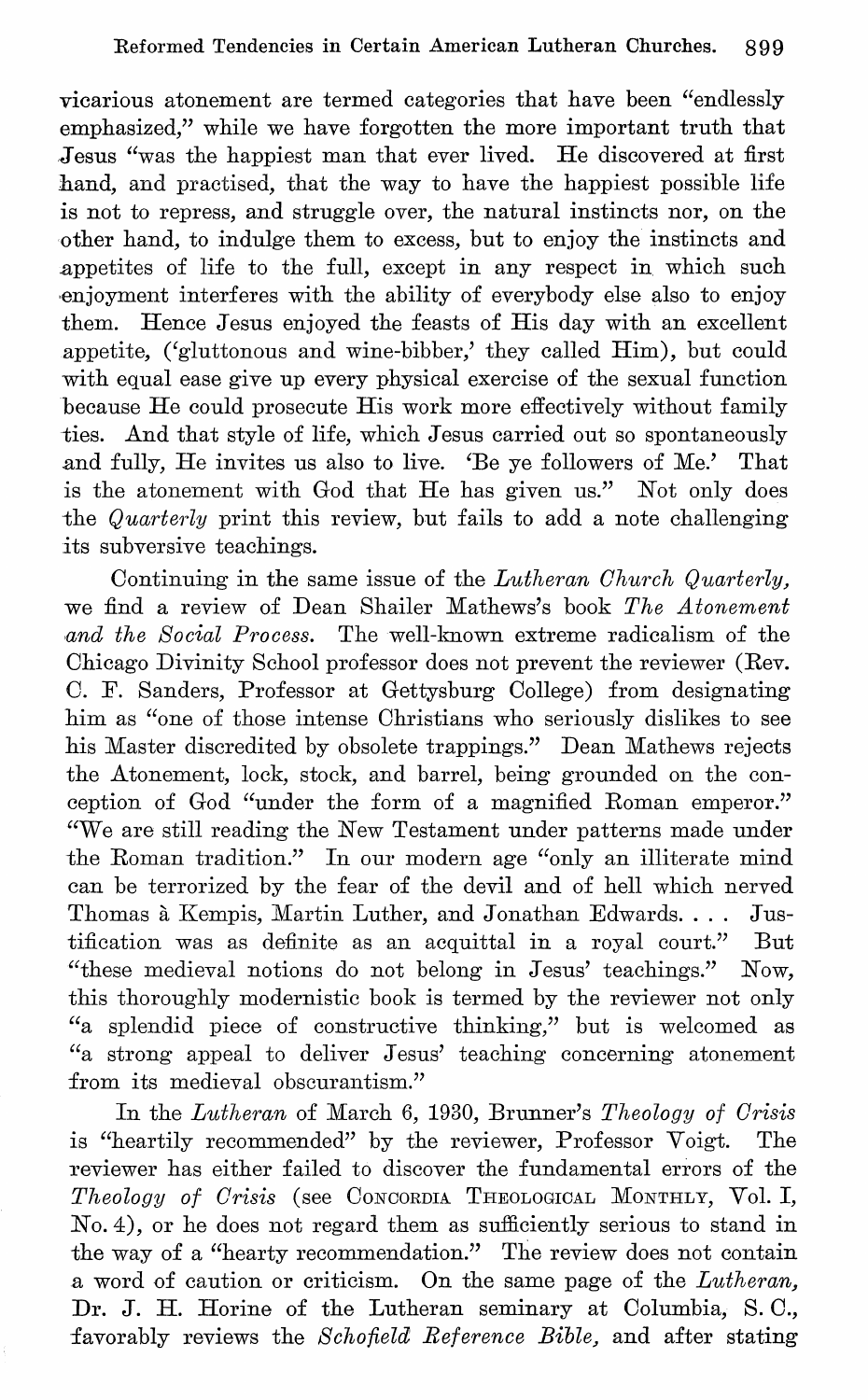that its standpoint "is traditional and not at all critical," he sums up his survey of the book as follows: "Many pages of the Biblical text are left without a word of comment. All in all, however, the material provided in this volume will be of real service to the preacher, Sunday-school teacher, and general lay reader." Even the most superficial examination of the *Schofield Reference Bible* brings out its character as an elaborate piece of propaganda for the modern (Dispensationalist) chiliasm. The layman Mr. Philip Mauro, of Boston, has written a full exposure of the unevangelical and heretical nature of Dr. Schofield's system as contained in the notes of this Bible edition. The *Lutheran* reviewer recommends it to the clergy and the general lay reader.

The same writer, in an editorial contributed to the *Lutheran* of August 1, 1929, discusses the doctrine of inspiration. Dr. Horine generalizes the idea of inspiration in a manner which leaves unanswered the fundamental question, Have we inspired men only, or have we a uniquely inspired Book, containing God's thoughts and words, and only these? Even concerning the men, inspiration is made to include more than the unique task of composing the books which make up Holy Scripture: "There had been 'inspiration' for many other servants of God besides them and long before them; and after their peculiar task was finished and there was no longer need to receive and record a single word, 'inspiration' continued and continues, by the grace of God." More plainly still: "'Inspiration' by the Holy Spirit is not to be restricted to the act of composing and recording the Holy Scriptures and is not a thing of the past only. It is also a thing of the present; and if it should cease (which God forbid!), faith itself would cease and the kingdom of God in this world." The thesis of the entire article is that inspiration was and is not limited to the Holy Scriptures.

The influence of Reformed thought in its fundamentalistic phase is as prominent in recent American Lutheran literature as the modernistic strain. We have noted recently in our reviews of *Man in the Making* by Drs. S. and M. Stine (Ohio Synod) the chiliastic views there propounded,  $-\overline{\ }$  views that did not, however, prevent a Norwegian reviewer in the *Lutheran Ohurch Herald* (1930, p. 357) from saying: "The book will strengthen faith by answering many questions in this our age of doubt and controversy."

The other official organ of the Norwegian Lutheran Church, *Lutheraneren,* July 3, 1929, in an article contributed by Rev. N. Lunde, complains that "even our theological seminaries have not thoroughly treated the doctrine of Christ's second advent. Luther himself has not set forth this doctrine with sufficient thoroughness, and in loyalty to Luther many are unwilling to proceed farther than he did." The writer does not fear to go beyond Luther nor beyond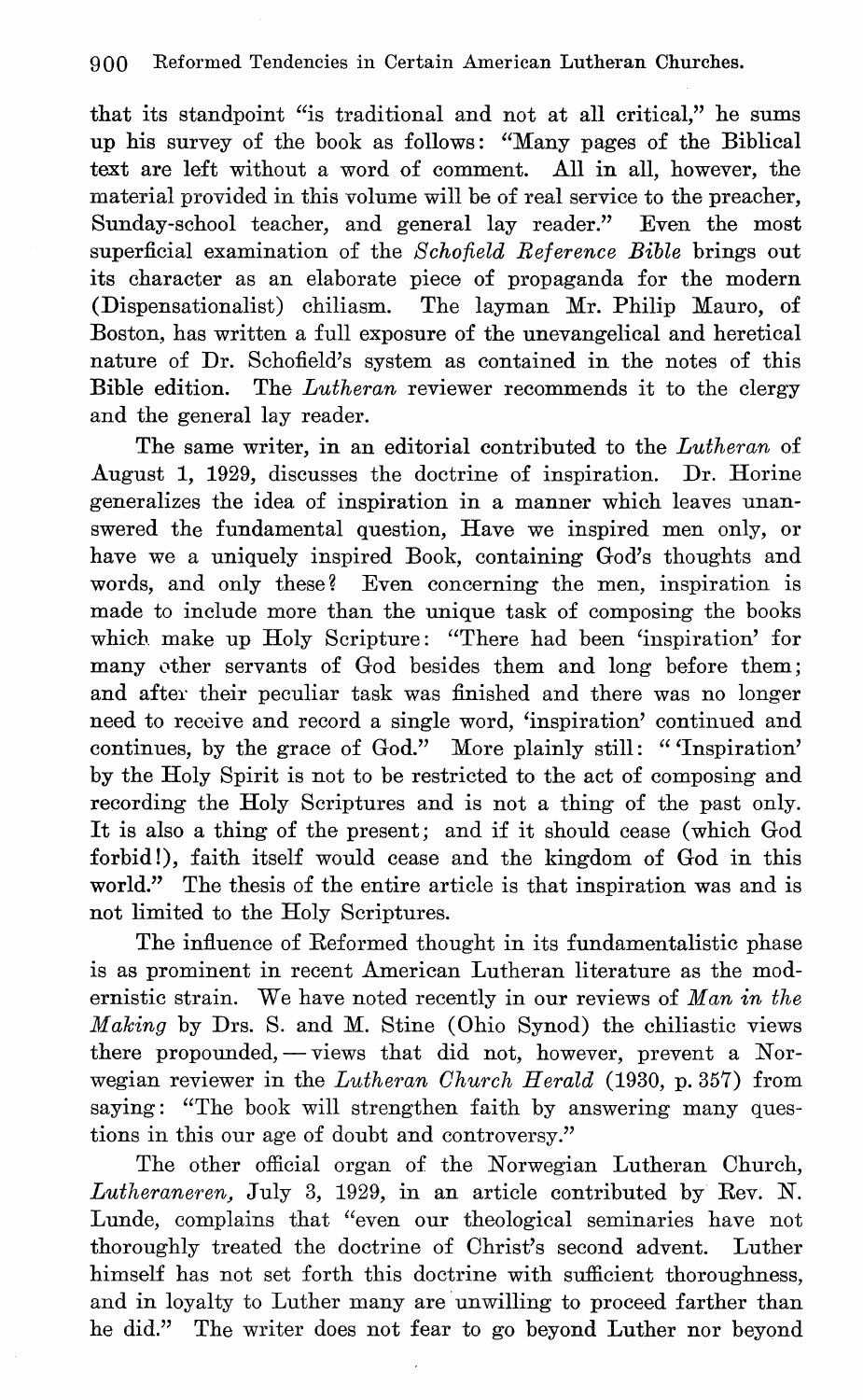the Seventeenth Article of the Augsburg Oonfession. He establishes a reign of a thousand years between the "first" and "second" resurrection.

*Beacon Lights of Prophecy,* by O. E. Lindberg, dean of Augustana Seminary at Rock Island (recently deceased), interprets both the Old and the New Testament with a chiliasm that stops just this side of actual date-setting. (See review in OONCORDIA THEOLOGICAL MONTHLY, 1930, p. 873 f.)

The *Lutheran Oompanion* (Augustana Synod) has within recent years contained articles setting forth in its completeness the dispensationalistic teaching. To the issue of October 26, 1929, Graham Scroggie contributes an article on "Gentilic Prophecy." There is to be a visible reign of Ohrist on earth for a thousand years. "It is the common belief that the kingdom predictions of the Old Testament are now being fulfilled by the spread of the Gospel and the Ohristianization of the world, and that the promised reign of Messiah is spiritual and not literal. Without hesitation I say that such a view is wholly inconsistent with sound principles of interpretation and cannot be defended. If words have any significance at all, Ohrist is coming back to this world, and coming to reign." "The millennial kingdom shall be founded on righteousness and characterized by peace; and the Messiah in that day shall be King over all the earth."

"May we not expect far-reaching changes in the near future in the lives of nations and of individuals?" asks another writer in the same paper (October 5, 1929). The reestablishment of the Jewish state and of the Mosaic worship is expected in the near future. "That Israel will return to the Holy Land and rebuild its waste places is the concurrent testimony of the prophets. Much progress has been made, especially since the war, to favor this program of rehabilitation." "The establishment of a Jewish state in Palestine will mean the removal of the Mosque of Omar, which to-day is a Mohammedan center of worship. This mosque is to the Jews the 'abomination of desolation in the Holy Place.' Their desire is to cleanse the sanctuary and establish the old Mosaic worship of the true God. When this has been done and Jerusalem and the Holy Land has been restored to the descendants of Abraham, the Jewish theocracy will again have a place in the sun" (October 26, 1929).

It is not my intention to make a compilation of all expressions containing modernistic and chiliastic views which have appeared in the various Lutheran organs in recent years. Enough has been quoted to justify the fear that Modernism has eaten deeply into the theology of the United Lutheran Ohurch and that thoroughly un-Lutheran and unscriptural views dominate official teaching regarding the Last Things in that and in other bodies. The contact with Reformed churches is bearing bitter fruit.

**Are we using the proper safeguards against an incursion of**